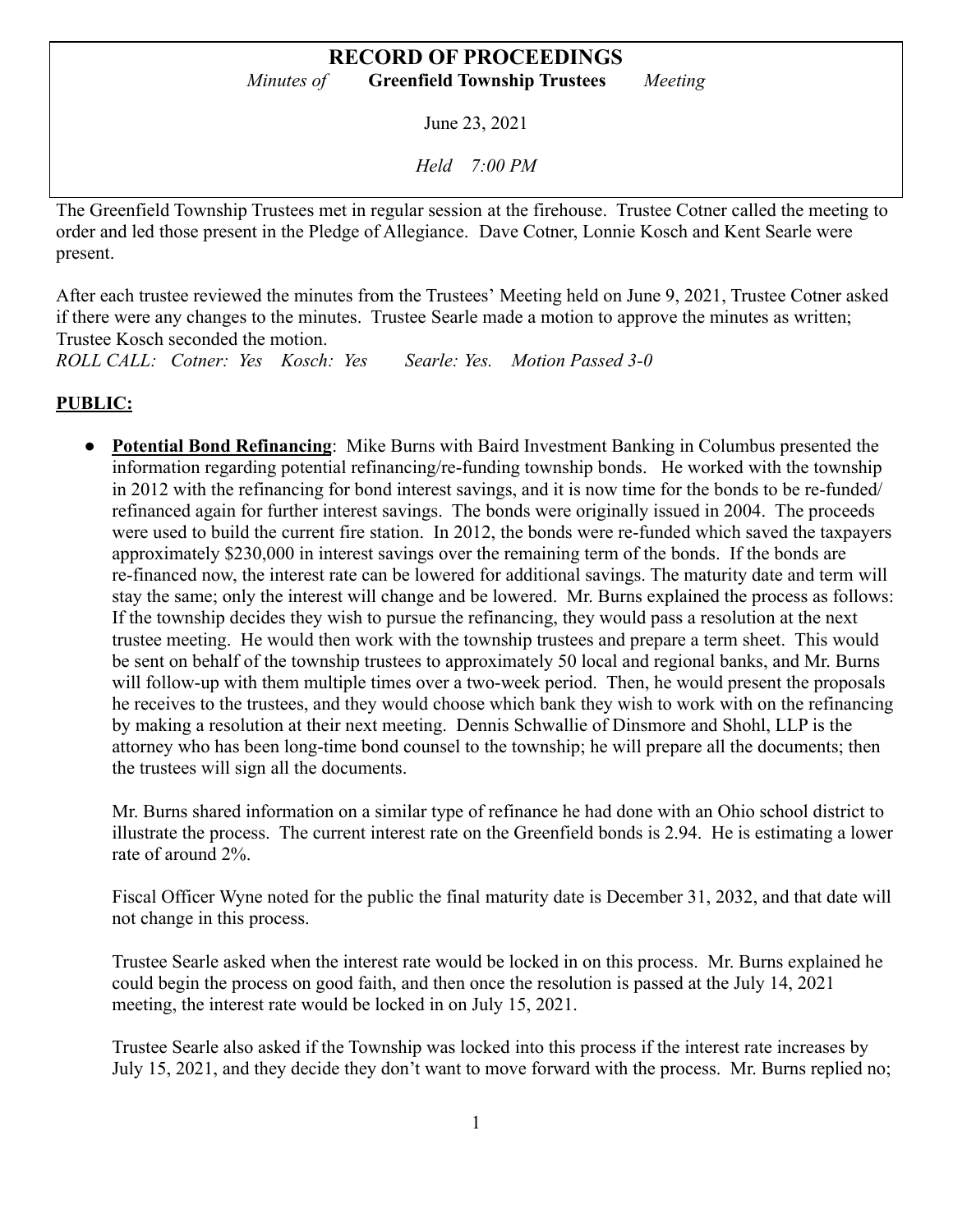June 23, 2021

*Held 7:00 PM*

the Township would not be locked in to the process. He explained the process could be put on-hold to wait and see if interest rates change again.

Trustee Cotner made a motion for Mike Burns, Managing Director of Baird, to begin the process of the refinancing of bonds for the Greenfield Township Fire Department. Trustee Searle seconded the motion. *ROLL CALL: Cotner: Yes Kosch: Yes Searle: Yes. Motion Passed 3-0*

- **Zoning Permit Signs Not Posted:** Jack Barr of Winding Oak presented his concern regarding zoning permit signs not being posted. He referenced the Zoning Book, Section 205, Part 205.03, Page 2-A, third paragraph, which states the permit must be visible from the road to be valid. He stated there are currently four construction projects in his subdivision and no permits are posted. Discussion continued regarding what could be done about this issue, i.e., whether or not fines could be imposed, permits pulled, etc. Trustee Searle suggested the Zoning Commission discuss this issue and potential remedies when they meet with the Prosecutor's Office regarding some other issues on August 3, 2021, and Mr. Barr was amenable to this recommendation.
- Jim Beiter spoke next and agreed with the previous presenter's concerns regarding zoning issues, as well as the zoning book. He noted eight places where no zoning permit was posted. He also expressed his concern that the Zoning Inspector does not attend the Zoning Board meetings, nor report his activity to the Zoning Board. Mr. Beiter also expressed concern with the Zoning Inspector using a Township vehicle to conduct his zoning duties. Trustee Cotner replied that this is not the case; the Zoning Inspector is not authorized and has not used a Township vehicle to conduct Zoning Business. The Township vehicles are the property of the Road Department.
- **Payment for Hearings and Meetings to Board of Zoning Appeals (BZA) Members:** Dave Brown, Chairman of the Board of Zoning Appeals (BZA) presented next. An email had been received by the Board from Fiscal Officer Wyne regarding payment to the Board members for past meetings which was going to be taken back, based on the Trustees decision at their previous meeting. This payment has not been processed at this time. Lengthy discussion ensued regarding the payment of both the Zoning Commission members and the BZA members for meetings and hearings, and specifically holding meetings to approve minutes, which typically only takes five to ten minutes and would normally pay \$50 each. The Trustees felt this was not an appropriate use of funds. Past practice was discussed, as well as the fact that there is not a current policy or procedure in place to address this issue. The timeframe in which specific minutes are required to be created and presented for variance issues/hearings was also discussed. Trustee Searle expressed his appreciation for all the work the Zoning Commission and BZA members do, and that he didn't want any of the members to step down from their position over this issue. It was also noted the Zoning Commission now has a secretary who is doing the minutes and keeping things in order.

Trustee Cotner stated the Board would allow the payments that were going to be taken back to be processed as normal; however, going forward, the Board will not be paid \$50 for a meeting that is scheduled to approve minutes and/or only lasts five to ten minutes. After further discussion, Trustee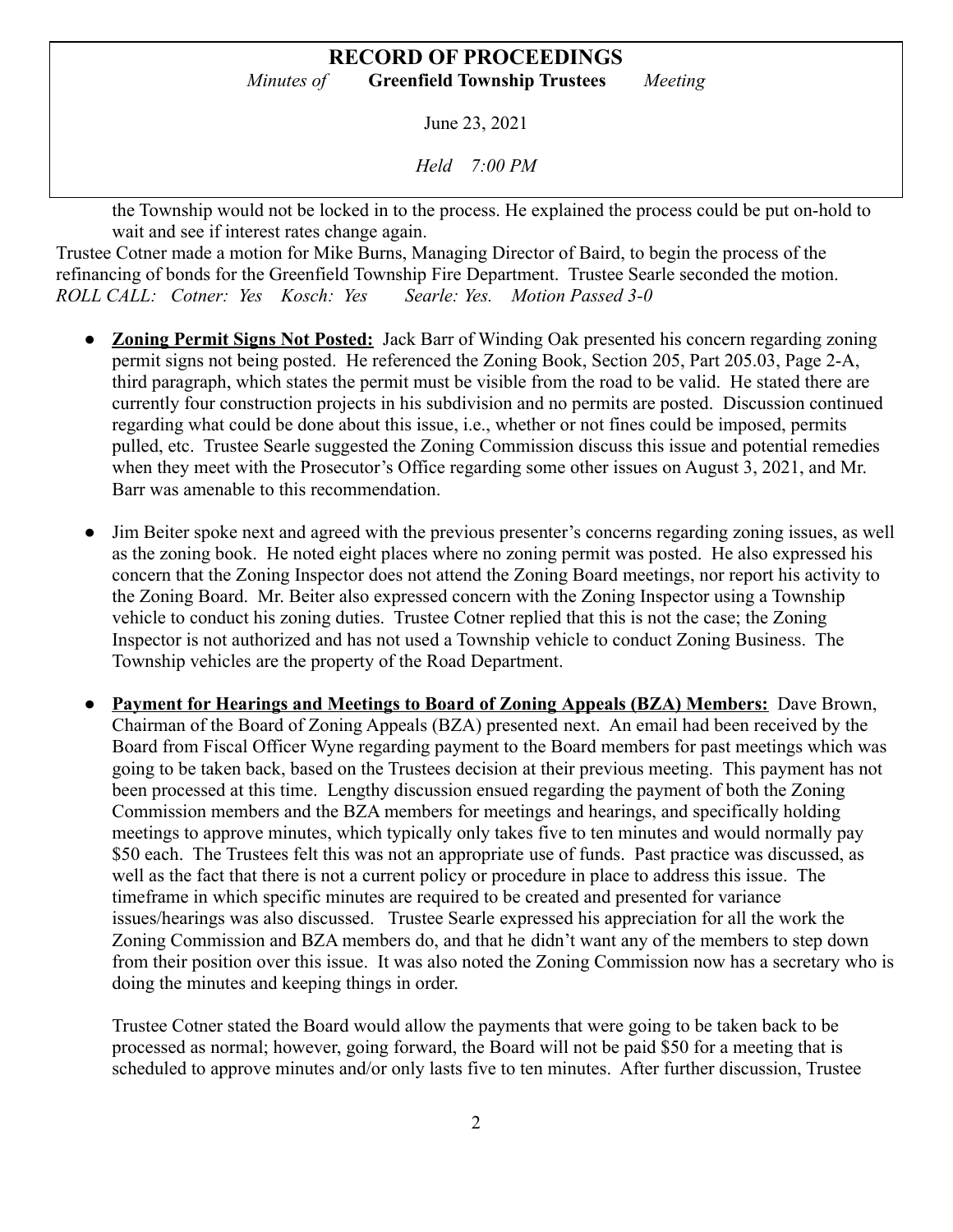June 23, 2021

*Held 7:00 PM*

Searle made a motion that the Board not take back the payment from the BZA members for the two meetings that were previously paid. Trustee Kosch seconded the motion.

*ROLL CALL: Cotner: Yes Kosch: Yes Searle: Yes. Motion Passed 3-0* Trustee Cotner then asked if any other action needed to be taken for the Zoning Commission regarding the non-payment from the meeting on February 11, 2021. It was determined it would be left as-is.

Dave Brown again asked for clarification of which meetings would be paid for the BZA members, e.g. for organizational meetings, or other business meetings – even if those meetings are short meetings, for example – a ten-minute meeting. Trustee Searle clarified that a meeting held on the same night as a hearing and only held to approve minutes (five minutes or so) would not be paid separately. Any other business meeting held will be paid normally, regardless of length.

# **ROAD AND CEMETERY**:

**Part-time Road Employee to be Hired**: Tom Shafer, Road and Cemetery Superintendent, reported the current full-time employee is ill and has been off work for several days, and is not expected to return until at least next week. Tom has been in contact with a potential part-time person who is interested in working. He is retired, has a CDL and has been a truck driver. Discussion continued regarding the person's qualifications, as well as hiring requirements, estimated rate of pay, number of hours he will be allowed to work, etc. It was determined a driver's license check and a drug test will need to be performed before any offer of employment can be made. Also, the potential employee will need to sign a document allowing for the driver's license check.

Fiscal Officer Wyne also reiterated that the full-time road employee who has been ill/off work will need a release to return to work from his physician when he does return.

Trustee Cotner made a motion to hire Doug Shaw as a part-time Road Department employee, at a rate of \$21.50 per hour, pending the results of his drug test and driver's license check. His start date will also be determined depending upon when these results are received. Trustee Searle raised the issue of considering this position as "seasonal" rather than as a year-round employee. Fiscal Officer Wyne confirmed this could be done, e.g. the employee could work up to 29 hours per week, as needed, and also be called in to complete snow removal in the winter, in addition to summer work duties. Trustee Searle then seconded the motion. *ROLL CALL: Cotner: Yes Kosch: Yes Searle: Yes. Motion Passed 3-0*

**Additional Full-Time and/or Part-Time Road Employees:** Tom raised the issue of hiring a full-time employee to be trained, so when he is ready to retire (within a two-to -seven-year range) there would be someone in place to continue the work. Discussion was held concerning costs, full-time vs. part-time positions, etc., and being able to find employees who would be willing to work. He also noted he has spent more time at his desk completing clerical work and working on the cemetery program, which takes him away from completing road duties. It was determined more analysis needs to be done with regard to the cost/budget, and the needs of the Township, and the Trustees will work with Tom on determining future needs.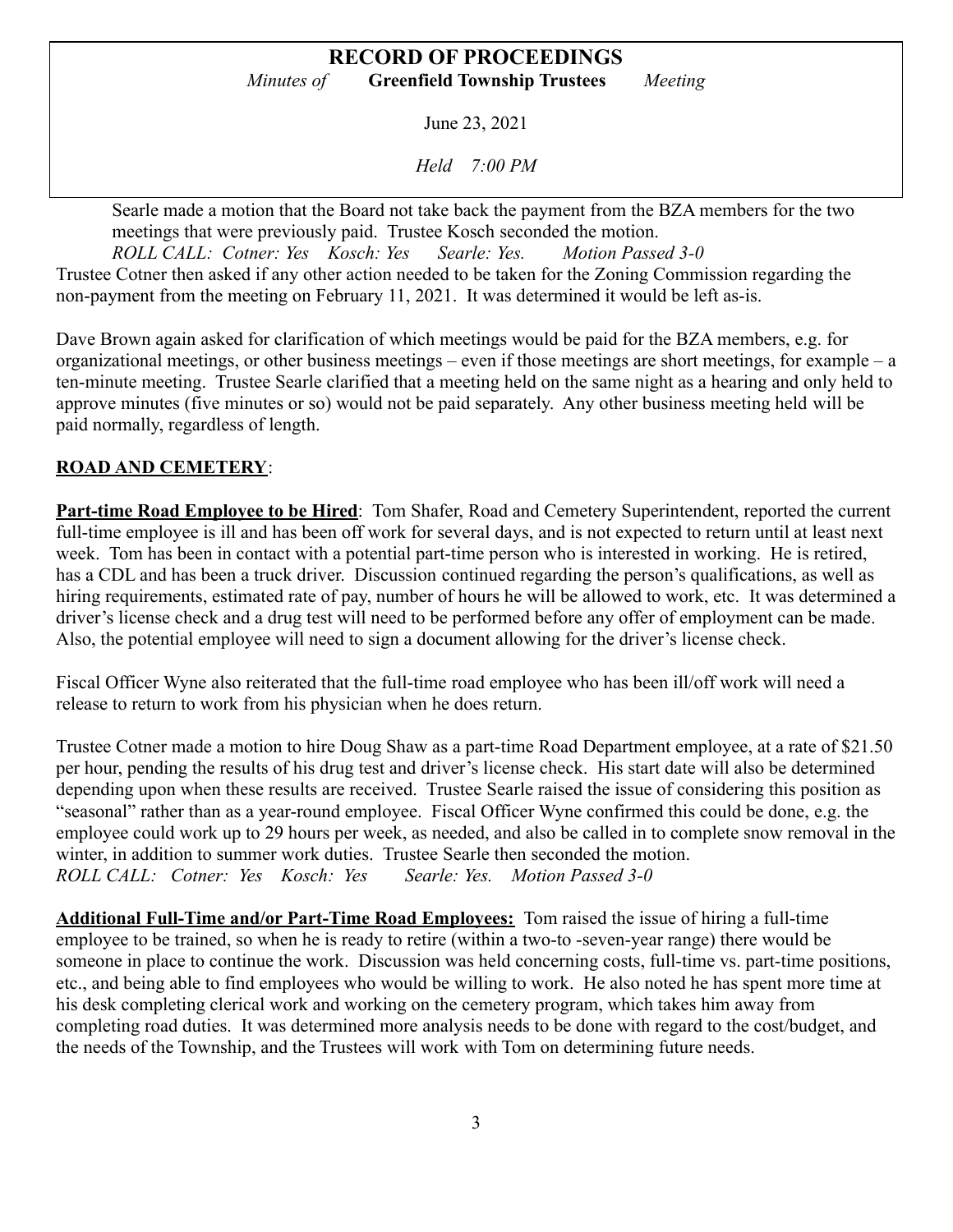June 23, 2021

*Held 7:00 PM*

**New Computer Purchase**: Tom requested to purchase a new desktop computer. He has consulted with TCR, and the representative told him the cost would be approximately \$785 for what he needs. The township IT consultant concurs that a new computer is needed. Trustee Cotner confirmed that Tom can move forward with the purchase of the new computer.

Tom noted mowing and patching of roads is ongoing at this time.

Trustee Searle shared a conversation he had with Tom concerning the cemeteries and the Memorial Day holiday. The goal for next year will be to have the foundations poured by Memorial Day, as well as having the markers set. Also, the township right-a-way grass will all be cut by Memorial Day.

Trustee Kosch inquired as to whether the regular road inspections are being done for signs, patching holes, grass, etc. and submitting those inspections. Tom confirmed he had been in Greenfield Estates yesterday and today working on this. Trustee Kosch also asked whether a plan had been made for the tar and chipping of roads; Tom stated a plan has not been made as yet. Trustee Kosch asked whether the spraying for grass in cracks in the roads, around guardrails, etc. had taken place yet; Tom stated it has not been done yet; however, he had spoken with the part-time employee this week and asked to have this be a priority as soon as the mowing is caught up.

## **FIRE DEPARTMENT:**

**Approval of payment:** Chief Smith requested approval of payment in the amount of \$1,876.15 for the replacement of brakes on Engine Rescue 561. Trustee Searle moved; Trustee Cotner seconded the motion to approve payment in the stated amount.

*ROLL CALL: Cotner: Yes Kosch: Yes Searle: Yes. Motion Passed 3-0*

**Active Shooter Training Collaboration:** Chief Smith reported the Department is collaborating with the Lancaster Police Department, Fire Department Sheriff's Department and school resource officer for active shooter training in August. One of the medic crews will also be involved in this training.

**FEMA Grant:** He also reported he met with more SCPA vendors regarding the FEMA grant in order to determine what will work best for the Department. The grant has not been awarded yet; he is hoping to hear something soon.

**Part-time Firefighter Resignations:** Chief Smith reported there are three part-time firefighters resigning: Gardner Briggs, Sean Pompey, and Austin Thaxton. A written resignation has been received from each firefighter. He requested a motion to accept the resignations as presented, effective immediately. Trustee Searle made a motion to accept the resignation of each of these three employees. Trustee Kosch seconded the motion.

*ROLL CALL: Cotner: Yes Kosch: Yes Searle: Yes. Motion Passed 3-0*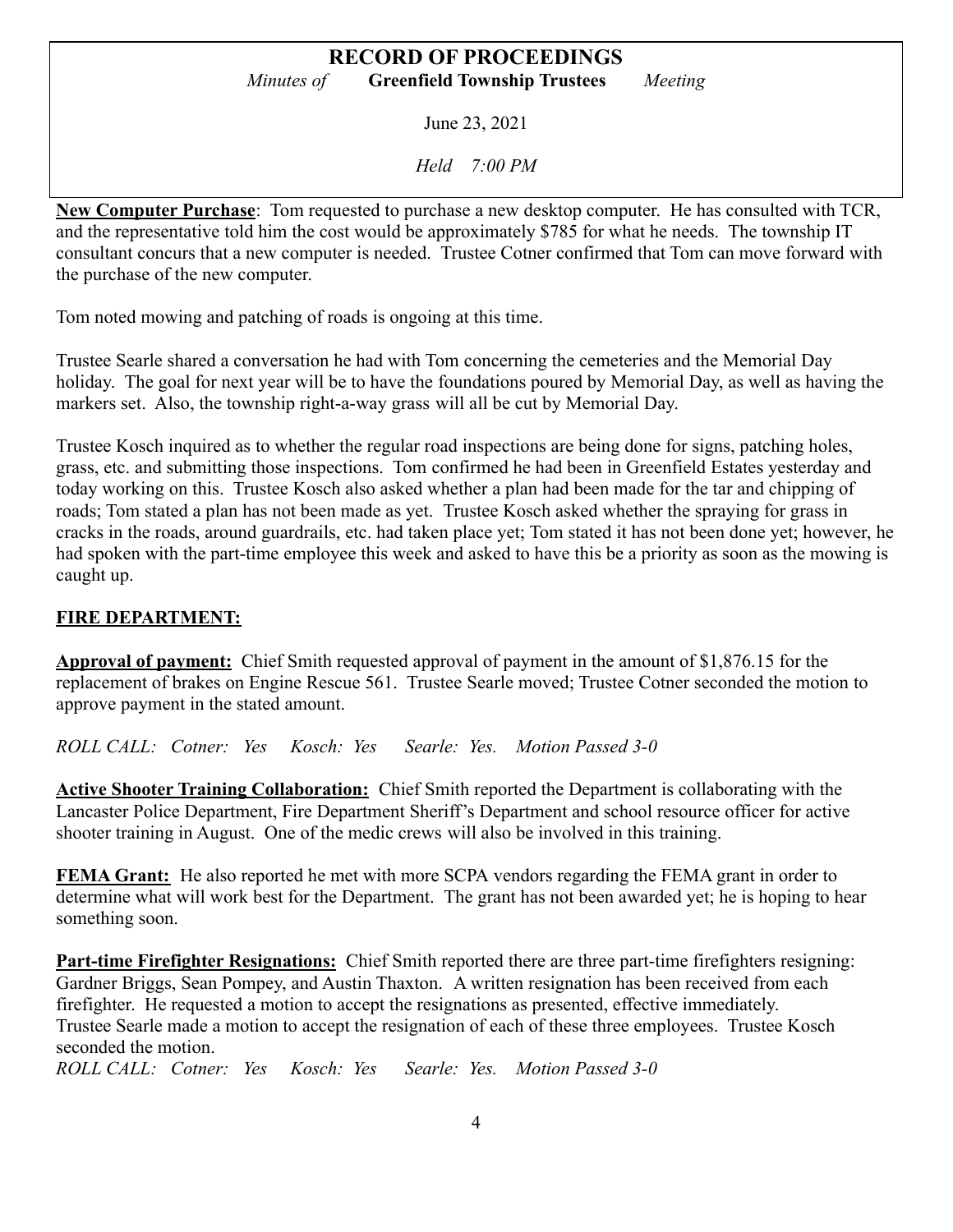June 23, 2021

*Held 7:00 PM*

**Additional CARES Act Funding:** Chief Smith reported the Township had been notified of potential additional funding under the CARES act. If approved by the U.S. House, there could potentially be around \$570,000 which would be split between two years, to be obligated by  $12/31/2024$ ; to be spent by 2026. It would have specific requirements as to how it could be used, e.g. equipment. There will be a webinar held tomorrow to provide more information. There will be specific paperwork required in order to utilize the funds. Chief Smith and Fiscal Officer Wyne will work with Amy to complete the paperwork correctly if the township decides to utilize the funds.

Chief Smith also reported meeting with MSA for a demo of their equipment/air packs. There was discussion of the technology and cost, and what will be most beneficial for the Department.

## **FROM THE FISCAL OFFICER:**

Fiscal Officer Wyne had distributed financial reports via email.

- Trustee Cotner made a motion to pay the bills associated with warrants 34169 through 34197 and Electronic Debit 64-2021 which are listed on the payment report; seconded by Trustee Kosch. *ROLL CALL: Cotner: Yes Kosch: Yes Searle: Yes. Motion Passed 3-0*
- Trustee Cotner made a motion to approve the Purchase Orders, and/or Then and Now; Trustee Searle seconded. *ROLL CALL: Cotner: Yes Kosch: Yes Searle: Yes Motion Passed 3-0*
- Trustee Kosch made a motion to approve Resolution 2021 06 23 01 to transfer \$5,500.00 from Fund 2191-220-381-0000 to 2191-220-323-0304; Trustee Cotner second the motion. *ROLL CALL: Cotner: Yes Kosch: Yes Searle: Yes. Motion Passed 3-0*

#### *RESOLUTION*

Resolution 2021 06 23 02 which states The Board of Township Trustees of Greenfield Township, Fairfield County, Ohio, met in regular session on the  $23<sup>rd</sup>$  day of June 2021, with the following members present: Dave Cotner, Lonnie Kosch and Kent Searle. Trustee Searle moved for the adoption of the following:

WHEREAS, on June 9, 2021, the Board, by and through counsel, petitioned the Fairfield County Common Pleas Court, Probate Division to transfer cemetery bequest funds from the following named accounts Fund 4951 - Baugher Cemetery; Fund 4952 - Carroll Cemetery; Fund 4953 - Greenfield Cemetery; Fund 4954 - Miesse Cemetery to the Township's Permanent Cemetery Fund, Fund 2041 for the maintenance, improvement, and beautification of cemeteries owned and operated by the Board, and; WHEREAS, the Probate Court granted the Board's petition and the Entry is attached as Exhibit A, and;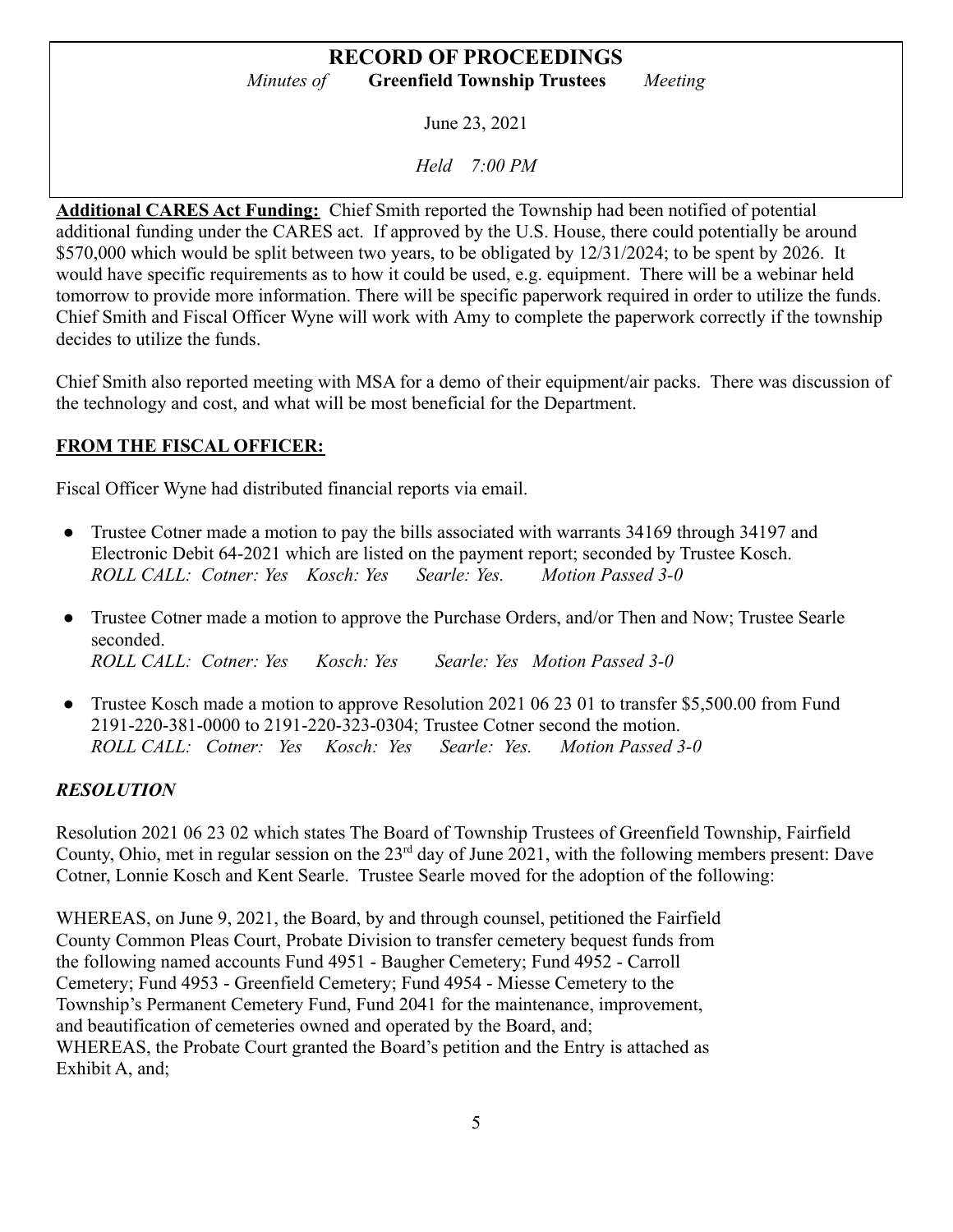June 23, 2021

*Held 7:00 PM*

WHEREAS, as the Probate Court has approved of the proposed transfer of those funds *to Fund 2041, the Board desires to complete the same, and;*

*WHEREAS, once the transfers are complete from the funds listed above, the Board desires to close those accounts and hold all of its cemetery funds in Township Fund 2041.*

*NOW, THEREFORE, BE IT RESOLVED: That the Board of Greenfield Township Trustees hereby affirm that the cemetery bequest funds held in the following funds be transferred to Township Cemetery Fund 2041 for the maintenance, improvement, and beautification of cemeteries owned and operated by the Board: Fund 4951 - Baugher Cemetery Fund 4952 - Carroll Cemetery Fund 4953 - Greenfield Cemetery Fund 4954 - Miesse Cemetery.*

*Be It Further Resolved: That once the transfers of cemetery bequests have been completed to Fund 2041, the Board of Greenfield Township Trustees hereby request that the Greenfield Township Fiscal Officer close those accounts listed above as cemetery bequests and donations will be held in Fund 2041 moving forward.*

*Trustee Kosch seconded the Motion, and the roll being called upon its adoption, the vote resulted as follows:*

*Yea: Trustee David Cotner; Trustee Kent Searle; Trustee Lonnie Kosch Nay: None*

- Fiscal Officer Wyne stated she received a public records request from Donna Kosch wanting all the information for Havensport Road. She advised she has looked in the filing cabinets at the office but couldn't find anything. She stated that she was wondering if one of the Trustees would like to search in the boxes in cold storage for documents on that address. After discussion of the history of the property and files, the decision was made for Fiscal Officer Wyne to email Ms. Kosch and advise her there was no information or files to be found.
- Fiscal Officer Wyne stated at the meeting on June 9, 2021 the Board voted that the BZA would not be paid for their meetings on April 21, 2021 and May 26, 2021. Fiscal Officer Wyne asked if she is going to be compensated for those two meetings since she takes the minutes for the BZA meetings and hearings, and she did type the minutes from the meetings that were held each of the nights. Trustee Searle stated he felt payment should be made as it had been done in the past, i.e. for the Zoning Commission member, Caitlin Barbee, to be paid for both attending the meeting and/or hearing, and also for producing the minutes to the meeting and/or hearing.
- Fiscal Officer Wyne asked for clarification regarding the effective date for the up to additional ten working hours approved for Kevin Yeamans, Zoning Inspector. This was discussed at the May 26, 2021 Trustee Meeting. She noted he was paid for the last pay period based on the information on his timesheet;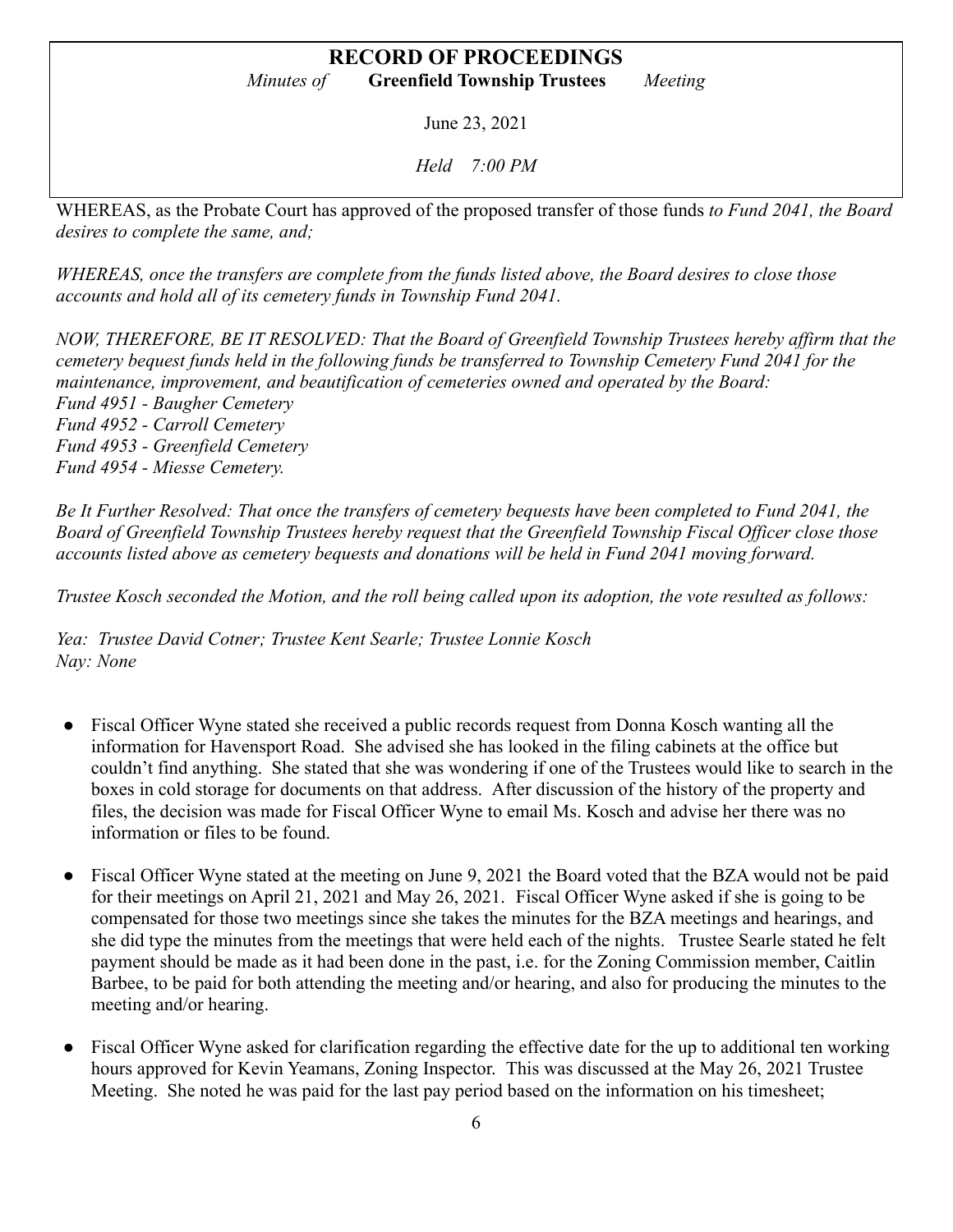June 23, 2021

*Held 7:00 PM*

however, there was no effective date established for the increased hours. Trustee Cotner made a motion for payment to be effective with the next pay period beginning June 27, 2021. Trustee Searle seconded the motion.

*ROLL CALL: Cotner: Yes Kosch: Yes Searle: Yes Motion Passed 3-0*

Trustee Searle raised the issue of needing more tape recorders for the Township, as there is only one right now. It is being used and shared for the Trustee meetings, Zoning Commission meetings, and Board of Zoning Appeals meetings. Trustee Cotner suggested two more recorders be purchased for the Township. Fiscal Officer Wyne stated she can order the two extra recorders for the Township usage.

## **FROM THE TRUSTEES:**

Trustee Searle stated all the trustees had received an email from a John Huff who was seeking zoning information since April 2021, and says he has not gotten a response/not gotten the information he is seeking. Trustee Cotner stated he had spoken with Kevin Yeamans on this issue to determine the nature of the inquiry. Trustee Cotner had spoken to Mr. Huff and directed him to find the information he is seeking through the Fairfield County Auditor's Office. Trustee Cotner also confirmed Kevin had sent a letter to Mr. Huff in response to his inquiry. Discussion continued, and Trustee Searle stated he would call Mr. Huff.

Trustee Searle also raised the issue of the email received from Caitlin Barbee of the Zoning Commission concerning two hearings that need to be scheduled by the Trustees. Discussion ensued concerning the timeframe requirements of the hearing schedules. The Coonpath Road hearing will need to be held no later than July 23, 2021. A ten-day legal notice is due to the Eagle Gazette. Fiscal Officer Wyne asked if a court reporter was needed for this hearing; it was determined a court reporter is needed. The decision was made to hold the Coonpath Road R-3 hearing on Thursday, July 15, 2021 at 6:00 p.m. Trustee Cotner stated he would confirm the dates are available for the Zoning Inspector before they are confirmed and scheduled.

At this time, Jack Barr stated he had received an email inquiring as to whether a person could serve on both the Zoning Commission and the Board of Zoning Appeals at the same time. The consensus was that this was not a good idea, and is a potential conflict of interest.

Discussion continued regarding scheduling the second hearing. It was determined this hearing would be scheduled for Wednesday, July 21, 2021 at 6:00 p.m. at the Greenfield Township Firehouse.

Trustee Searle stated he had received a response from the certified letter that had been sent to the resident on Wilson Road regarding the noxious weed complaint. The resident responded that it had been taken care of.

Trustee Searle stated Fiscal Officer raised the issue of the resolution made at the last meeting regarding the Zoning Book and the multi-family housing and PUD issue. Discussion continued and it was determined the resolution should be rescinded. Trustee Cotner made a motion to rescind the resolution made at the last meeting and remove it from the Zoning Book; Trustee Searle seconded the motion. At this time, Fiscal Officer Wyne stepped away to obtain the resolution number so it could be recorded in the minutes. Trustee Searle stated he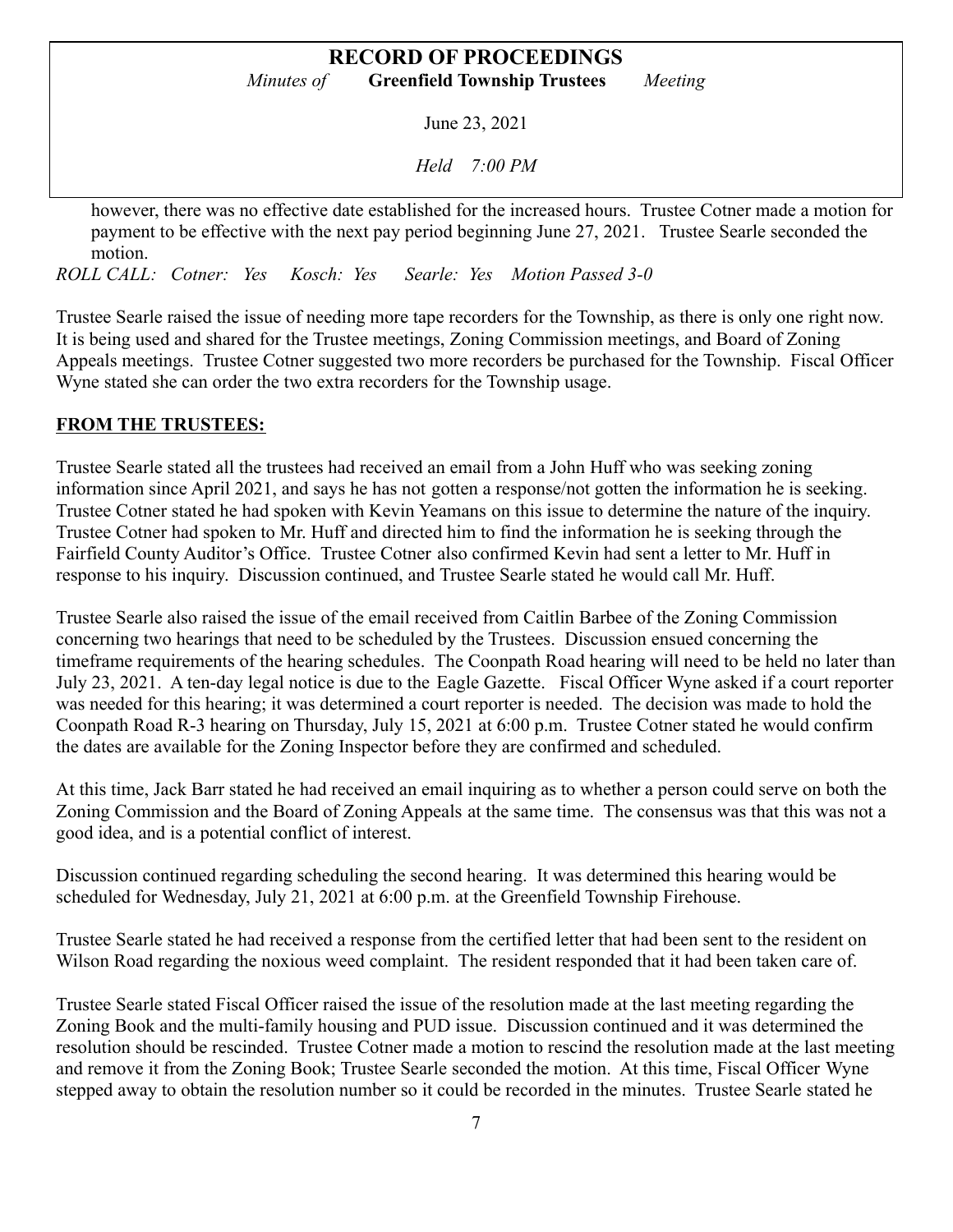June 23, 2021

*Held 7:00 PM*

would draft the new resolution to reflect the current activity, i.e. revise the PUD and R-3, and it can be reviewed at the next meeting. Fiscal Office Wyne asked to have this draft emailed to her so it can be included with the next meeting packet.

Trustee Kosch raised the issue of the Township comprehensive plan. In speaking with the person who worked on the county plan, he recommended that Greenfield coordinate with an equal-in-value township on a plan to share the cost, estimated to be \$35,000 to \$40,000. It was noted there could be some cost savings by using the same business who completed the county plan, as they already had the township map information. Trustee Cotner suggested Liberty Township could be a good partner to work with.

Trustee Cotner made a motion to go into Executive Session to discuss a personnel matter. Trustee Searle seconded the motion.

*ROLL CALL: Cotner: Yes Searle: Yes Kosch: Yes Motion Passed 3-0*

Fiscal Officer Wyne noted the time Executive Session entered as 8:52 p.m.

Trustee Cotner dismissed the other staff member.

Trustee Cotner announced the return of trustees from Executive Session at 9:10 p.m. All three trustees were present.

Trustee Searle moved to serve a list of disciplinary charges on the Zoning Inspector, Kevin Yeamans, to be mailed via registered mail tomorrow. Trustee Kosch seconded the motion. *ROLL CALL: Cotner: Yes Kosch: Yes Searle: Yes. Motion Passed 3-0*

Trustee Searle also made a motion to hold a disciplinary hearing for Kevin Yeamans based upon the list of disciplinary charges at the next Trustee Meeting on Wednesday, July 14, 2021 at 7 p.m. Kevin Yeamans will be notified of this hearing, as well. Trustee Cotner seconded the motion. *ROLL CALL: Cotner: Yes Kosch: Yes Searle: Yes. Motion Passed 3-0*

Trustee Cotner stated he had received a call from Anne Darling Cyphert, who had offered to fill in as Interim Zoning Inspector. Trustee Searle had an email from Ms. Cyphert, who had presented a contract to the Trustees, and he read the specifics of the contract:

- Interim Zoning Inspector will be paid \$30 per hour, up to ten hours a week, for up to three months.
- During the three-month period, either party, the Interim Zoning Inspector, or the Greenfield Township Board of Trustees, has the right to terminate this agreement without cause, with each party giving a seven-day notice.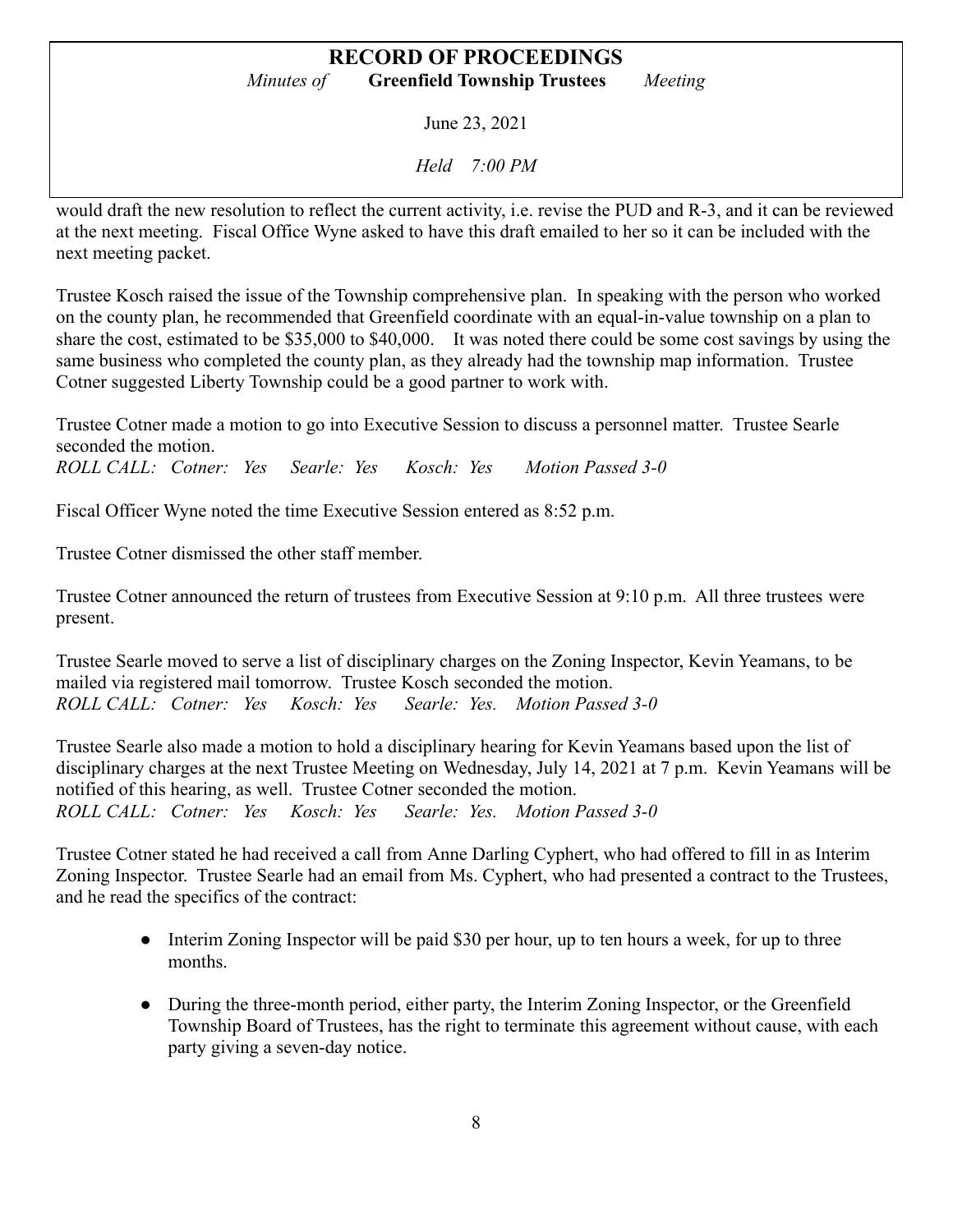June 23, 2021

*Held 7:00 PM*

- Vehicle Allowance paid at \$100 per month, or at the IRS-approved mileage rate for business, whichever the Board chooses.
- If extra hours beyond the ten hours are needed, the Interim Zoning Inspector will contact the Chair of the Board, who will have the authority to authorize extra hours.
- The Greenfield Township Board of Trustees understands that the Interim Zoning Inspector is employed by another township government in Fairfield County, which is the primary employer of the Interim Zoning Inspector, who will prioritize Zoning Inspector duties to keep her regular employment as primary, and her interim position with Greenfield Township as secondary.
- The Interim Zoning Inspector will provide her own cell phone at no cost to the Greenfield Township.
- The Interim Zoning Inspector agrees to attend Zoning Commission Board of Zoning Appeals meetings, via electronic technology, as her schedule permits.
- Greenfield Township acknowledges the Interim Zoning Inspector has Board of Trustee meetings of her own, which are primary employment at the same time as Greenfield Township Board of Trustee meetings, and is therefore excused from Greenfield Township Board Meetings. She will make every attempt to join the Greenfield Township Board meeting following her Board of Trustee meetings at her primary employment via electronic technology.
- The Interim Zoning Inspector is a direct report to the Board of Trustees. No other elected official or staff member from Greenfield Township has the authority to supervise the Interim Zoning Inspector.
- The Interim Zoning Inspector will be granted permission to take occasional vacation leave days without pay during this period of time of this agreement with notice to the Chairman of the Board.
- Greenfield Township agrees to the employer portion of OPERS and provides worker's compensation and liability insurance up to the full value of the Interim Zoning Inspector.

Trustee Searle noted there was a place for all three Greenfield Township trustees to sign the document.

Trustee Cotner made a motion to accept Anne Darling Cyphert's agreement as presented to help out at the Zoning Commission, starting on the new pay period of Sunday, June 27, 2021. Trustee Kosch seconded the motion.

Trustee Searle noted discussion needed to be held on the following items first: